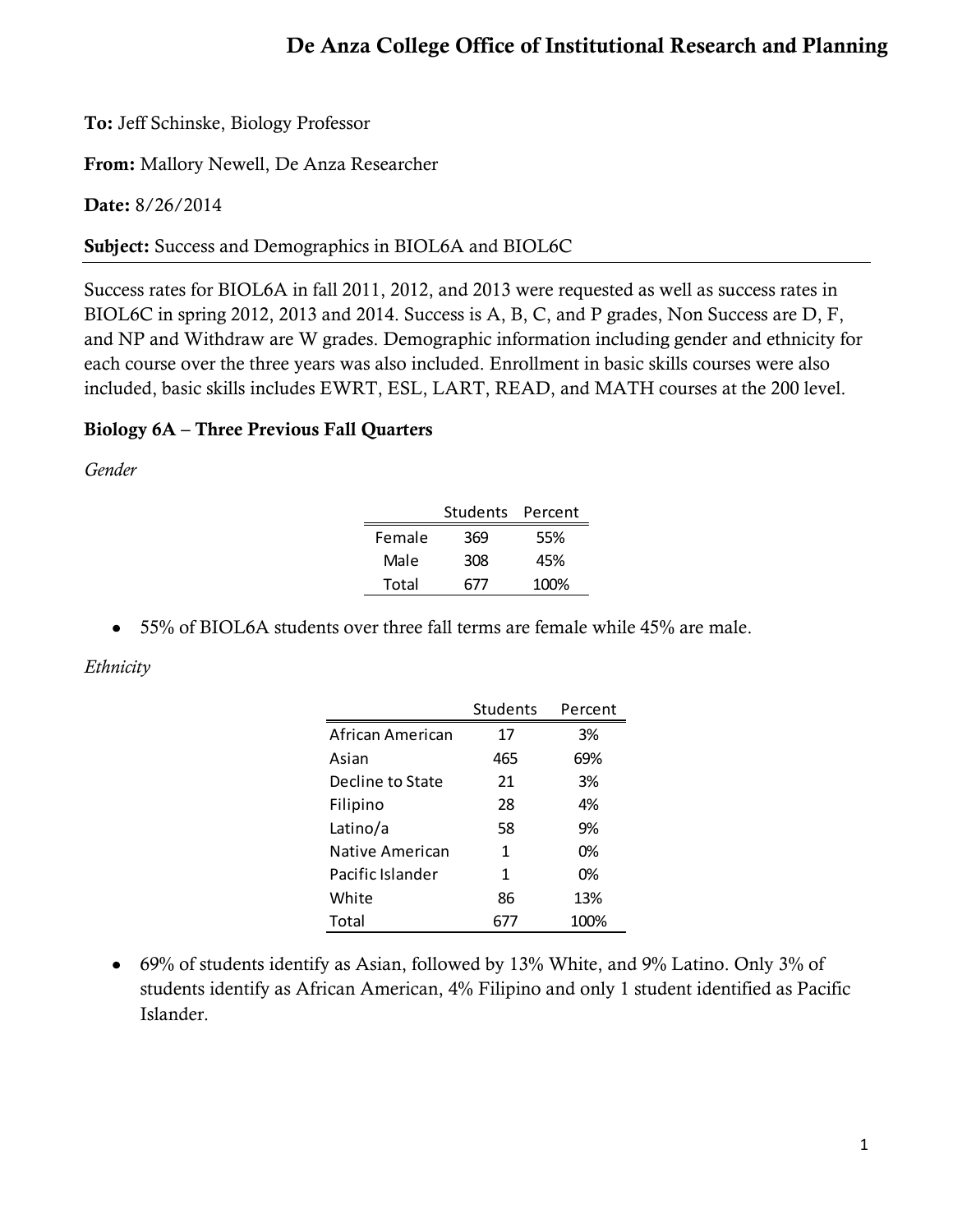### *Basic Skills Enrollment*

|                  | Enrollments Percent |      |
|------------------|---------------------|------|
| Basic Skills     | 1,138               | 21%  |
| Non Basic Skills | 4.203               | 79%  |
| Total            | 5,341               | 100% |

Note: Includes all courses enrolled at DA over the students' history for students enrolled in BIOL6A in the past 3 fall terms.

21% of students enrolled in a basic skills course while 79% did not take a basic skills course in their academic history.

#### *Success Rates*

|        | <b>Success</b> |        | Non Success            |     | Withdraw |        | Total   |
|--------|----------------|--------|------------------------|-----|----------|--------|---------|
| Grades | Percent        | Grades | Percent Grades Percent |     |          | Grades | Percent |
| 364    | 54%            | 156    | 23%                    | 151 | 23%      | 671    | 100%    |

Success rates for students enrolled in BIOL6A over three fall terms was 54% while non success was 23% and withdrawal rates were 23%.

#### *Success Rates by Gender*

|        | <b>Success</b> |         | <b>Non Success</b> |         | Withdraw |         | Total  |         |
|--------|----------------|---------|--------------------|---------|----------|---------|--------|---------|
|        | Grades         | Percent | Grades             | Percent | Grades   | Percent | Grades | Percent |
| Female | 198            | 54%     | 79                 | 21%     | 91       | 25%     | 368    | 100%    |
| Male   | 166            | 55%     | 72                 | 24%     | 65       | 21%     | 303    | 100%    |
| Total  | 364            | 54%     | 151                | 23%     | 156      | 23%     | 671    | 100%    |

Success rates for female students were 54% while success rates for males were 55%. Withdrawal rates for female students were higher than for males, 35% compared to 21%.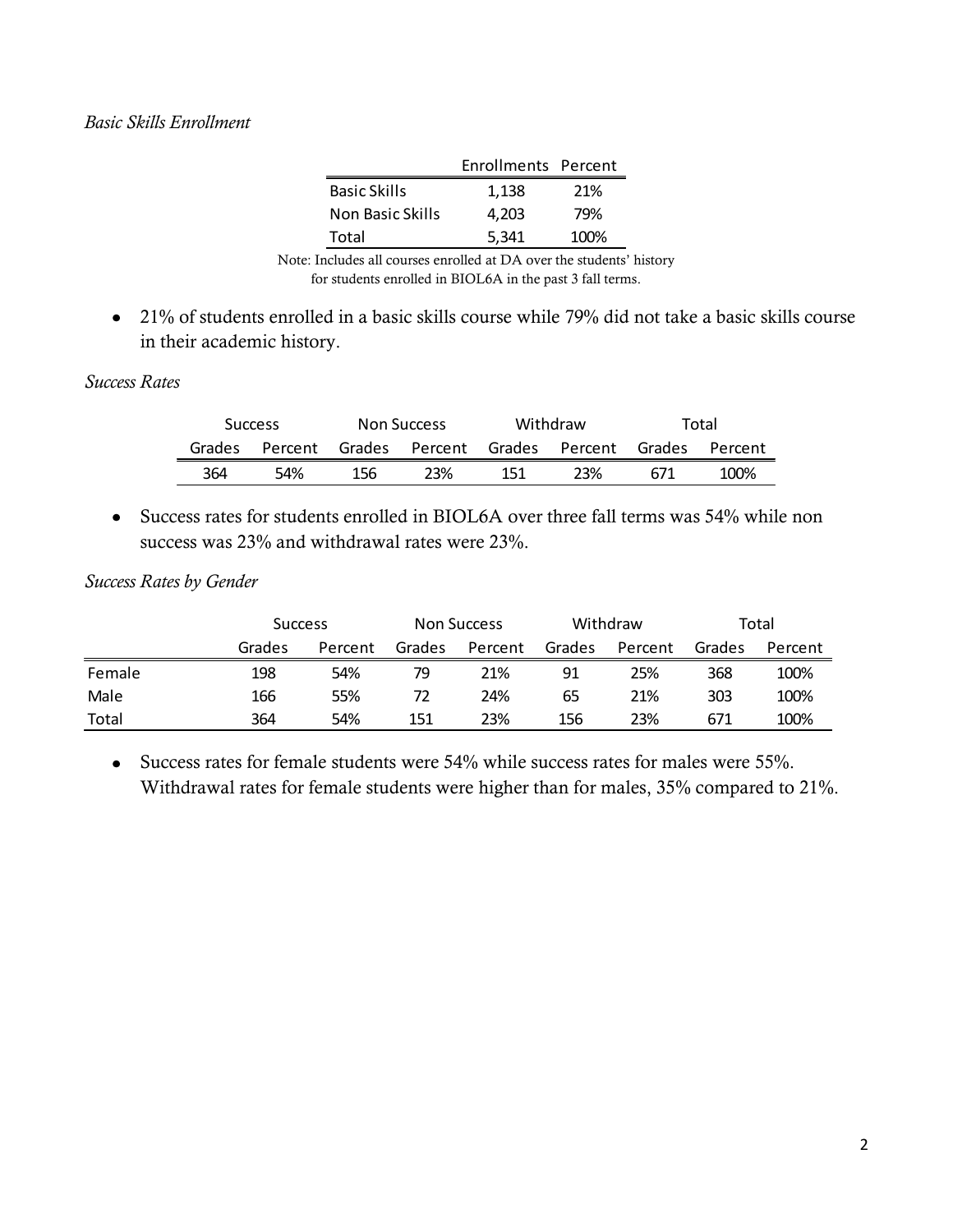### *Success Rates by Ethnicity*

|                  | <b>Success</b> |         | Withdraw<br><b>Non Success</b> |         | Total        |         |        |         |
|------------------|----------------|---------|--------------------------------|---------|--------------|---------|--------|---------|
|                  | Grades         | Percent | Grades                         | Percent | Grades       | Percent | Grades | Percent |
| African American | 10             | 63%     | 1                              | 6%      | 5            | 31%     | 16     | 100%    |
| Asian            | 245            | 53%     | 101                            | 22%     | 114          | 25%     | 460    | 100%    |
| Decline to State | 12             | 57%     | 6                              | 29%     | 3            | 14%     | 21     | 100%    |
| Filipino         | 8              | 29%     | 10                             | 36%     | 10           | 36%     | 28     | 100%    |
| Latino/a         | 29             | 50%     | 13                             | 22%     | 16           | 28%     | 58     | 100%    |
| Native American  | 1              | 100%    |                                |         |              |         | 1      | 100%    |
| Pacific Islander |                |         |                                |         | $\mathbf{1}$ | 100%    | 1      | 100%    |
| White            | 59             | 69%     | 20                             | 23%     | 7            | 8%      | 86     | 100%    |
| Total            | 364            | 54%     | 151                            | 23%     | 156          | 23%     | 671    | 100%    |

• Success rates for African American students were the highest at 63% though the sample size is small out of a total of 16 students. This group also had high withdrawal rates at 31%.

- Filipino students had a success rate of 29% with a withdrawal and non success rate of 36%.
- The one Pacific Islander student did not pass the course.
- Asian students exhibited a success rate of 53%, White students were 69% and students who declined to state their ethnicity were 57%).

### **Biology 6C – Past Three Spring Quarters**

*Gender*

|        | Students | Percent |
|--------|----------|---------|
| Female | 181      | 56%     |
| Male   | 145      | 44%     |
| Total  | 326      | 100%    |

- 56% of BIOL6C students over three spring terms are female while 44% are male. The split is very similar to BIOL6A students.
- 677 students enrolled in BIOL6A over three terms, while 326 or 48% enrolled in BIOL6C over 3 spring terms.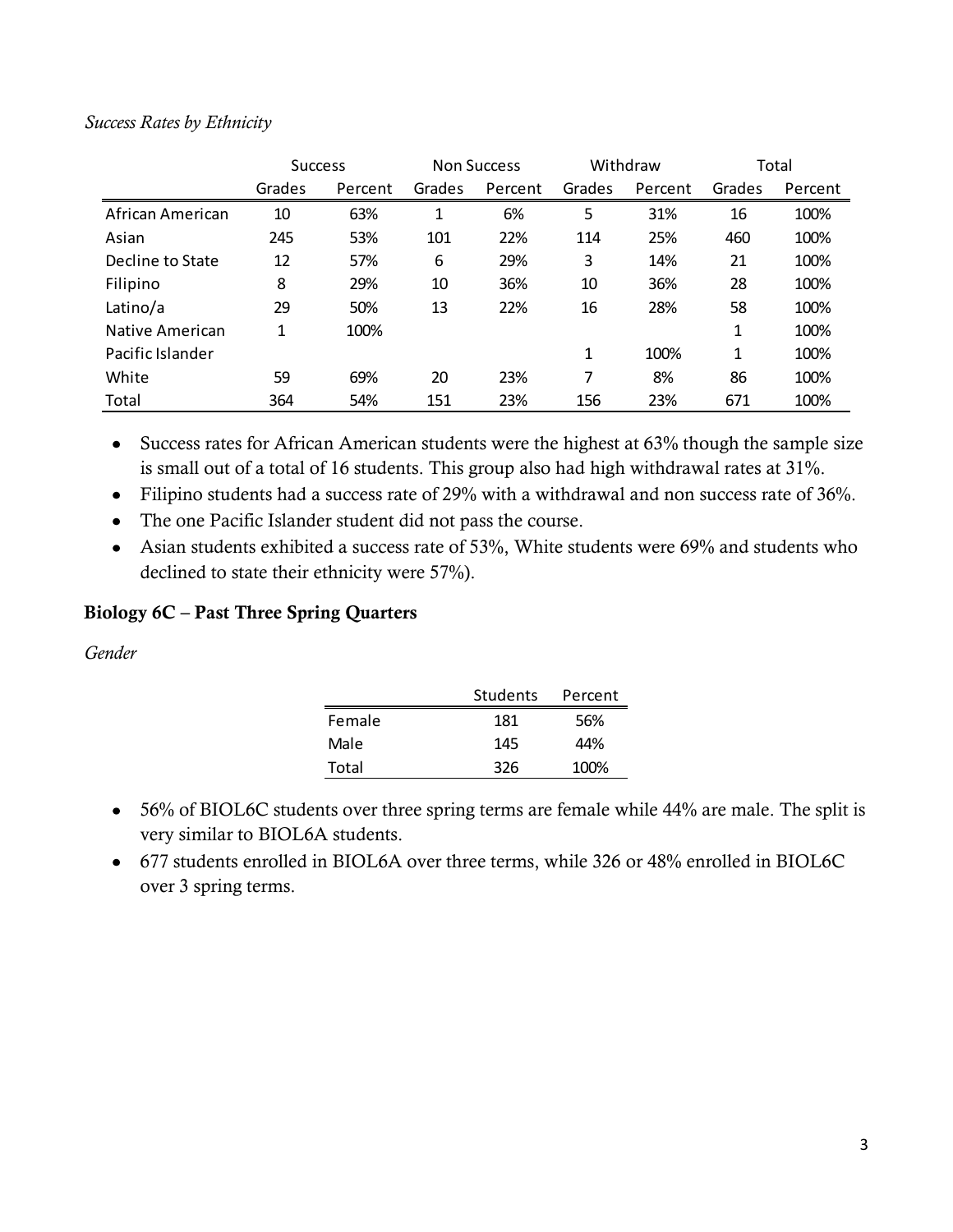### *Ethnicity*

|                  | Students | Percent |
|------------------|----------|---------|
| African American | 5        | 2%      |
| Asian            | 239      | 73%     |
| Decline to State | 14       | 4%      |
| Filipino         | 6        | 2%      |
| Latino/a         | 13       | 4%      |
| Native American  | 1        | 0%      |
| White            | 48       | 15%     |
| Total            | 326      | 100%    |

73% of students in 6C identify as Asian compared to 69% in 6A, followed by 15% White compared to 13% in 6A, and 4% as Latino compared to 9% in 6A. 2% of students identified at African American compared to 3% in 6A, 2% of students identified as Filipino compared to 4% in 6A.

### *Basic Skills Enrollment*

|                     | Enrollments Percent |      |
|---------------------|---------------------|------|
| <b>Basic Skills</b> | 401                 | 17%  |
| Non Basic Skills    | 2.021               | 83%  |
| Total               | 2.422               | 100% |

Note: Includes all courses enrolled at DA over the students' history for students enrolled in BIOL6C in the past 3 spring terms.

17% of students enrolled in a basic skills course while 83% did not take a basic skills course in their academic history. The basic skills rate for 6C students is lower than the rate of those enrolled in 6A, which was 23%.

#### *Success Rates*

|  |        | <b>Success</b> | <b>Non Success</b> |    | Withdraw |                               |     | Total          |
|--|--------|----------------|--------------------|----|----------|-------------------------------|-----|----------------|
|  | Grades | Percent        |                    |    |          | Grades Percent Grades Percent |     | Grades Percent |
|  | 316    | 98%            |                    | 1% |          | 2%                            | 324 | 100%           |

• Success rates for students enrolled in BIOL6C over three spring terms was 98%, which appears that all students who enroll in BIOL6C pass the course. This is a large contrast from the 54% success rate for students in BIOL6A.